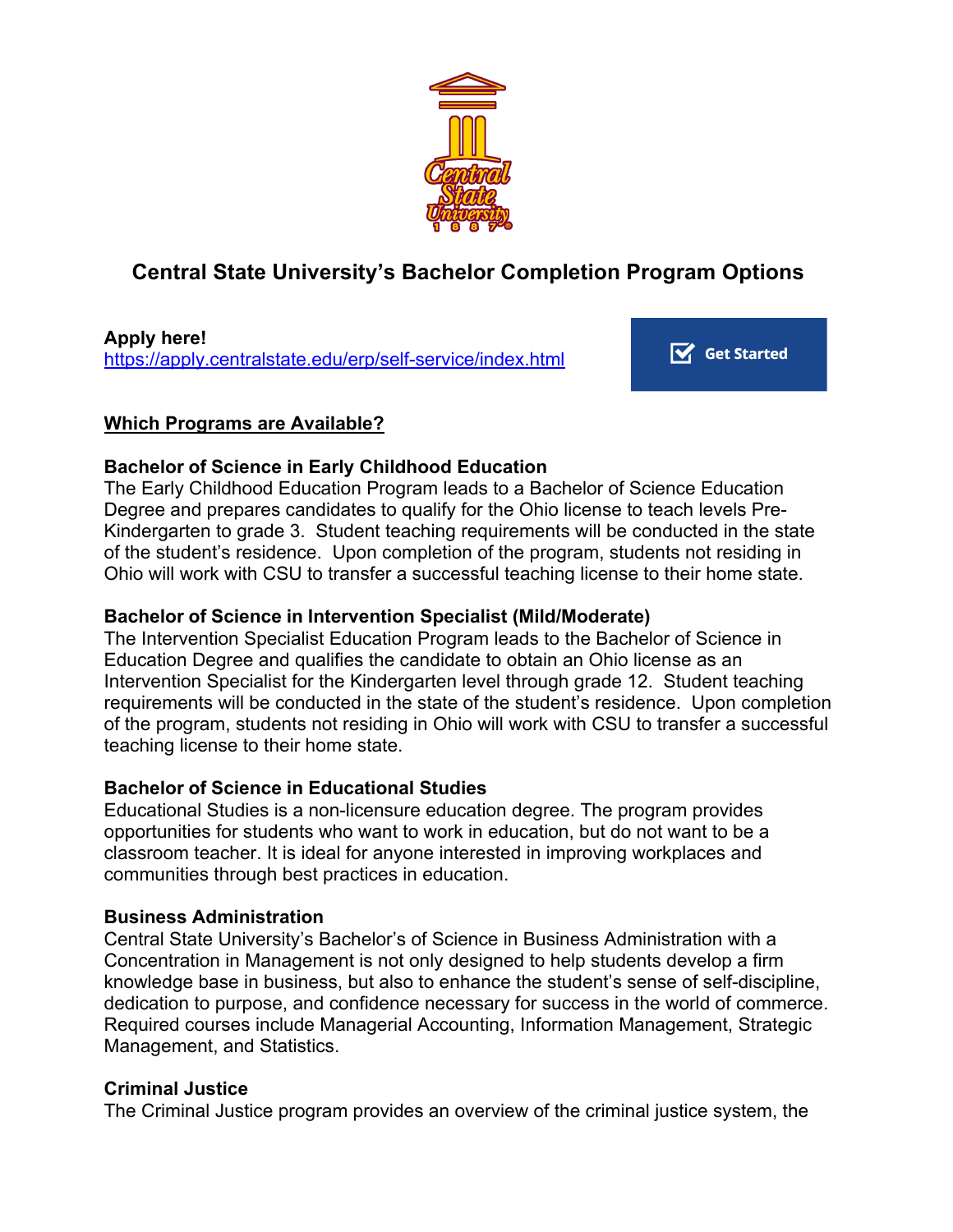causes of crime, and issues relating to social control. The program is structured around a core of criminal justice courses that include topics in law enforcement, the judicial process, and the correctional system. The course of study consists of a general overview of the components of the criminal justice system.

## **Admissions Requirements**

- Prospective Students MUST have earned an associate degree or 45 or more credits at a previous institution.
- Prospective Students MUST have a cumulative grade point average of a 2.2 or higher
- All previous college/university transcripts must be submitted
- If you do not have 45 or more transferable credits or more from an accredited institution, you may need to complete general education requirements and/or pre-requisite requirements. You will have the option to do so through the Free College Program at Eastern Gateway Community College
- An evaluation of your transcript(s) will determine the courses that are acceptable for transfer equivalencies. Note that this process can take 3 months from the time of submission of all transcripts.
- Students can only enroll at one Free College partner institution at a time. You are unable to dual enroll.
- Prospective Students MUST complete their Free Application for Federal Student Aid and any verification steps required. Free College means no out-of-pocket cost to you. The scholarship covers any amount not covered by federal grants or tuition assistance. You will never be asked to take out any loans.

www.FAFSA.gov, school code is 003026

# **Academic Advising**

- Accepted Students MUST register with an academic advisor
- Students MUST enroll for at least one course per semester to maintain continuous enrollment and the Free College Benefit.

## **How do I submit my official transcripts?**

Please send your official transcript to Central State University through a third-party system (Parchment or National Student Clearinghouse). You can do this by going to your previous college or university's website and follow their transcript request process. There is no email address for a school or student to send the official to.

# **Additional information regarding the Teacher Education programs at CSU:**

# **Applying to the College of Education after admission to Central State University**

During your degree program, at a certain point you will apply to the College of Education. When you are first accepted, you are accepted to Central State University, but then you will also apply to the College of Education. See page 7 and 8 of the Central State University College of Education Educator Preparation Handbook 2021-2022 for